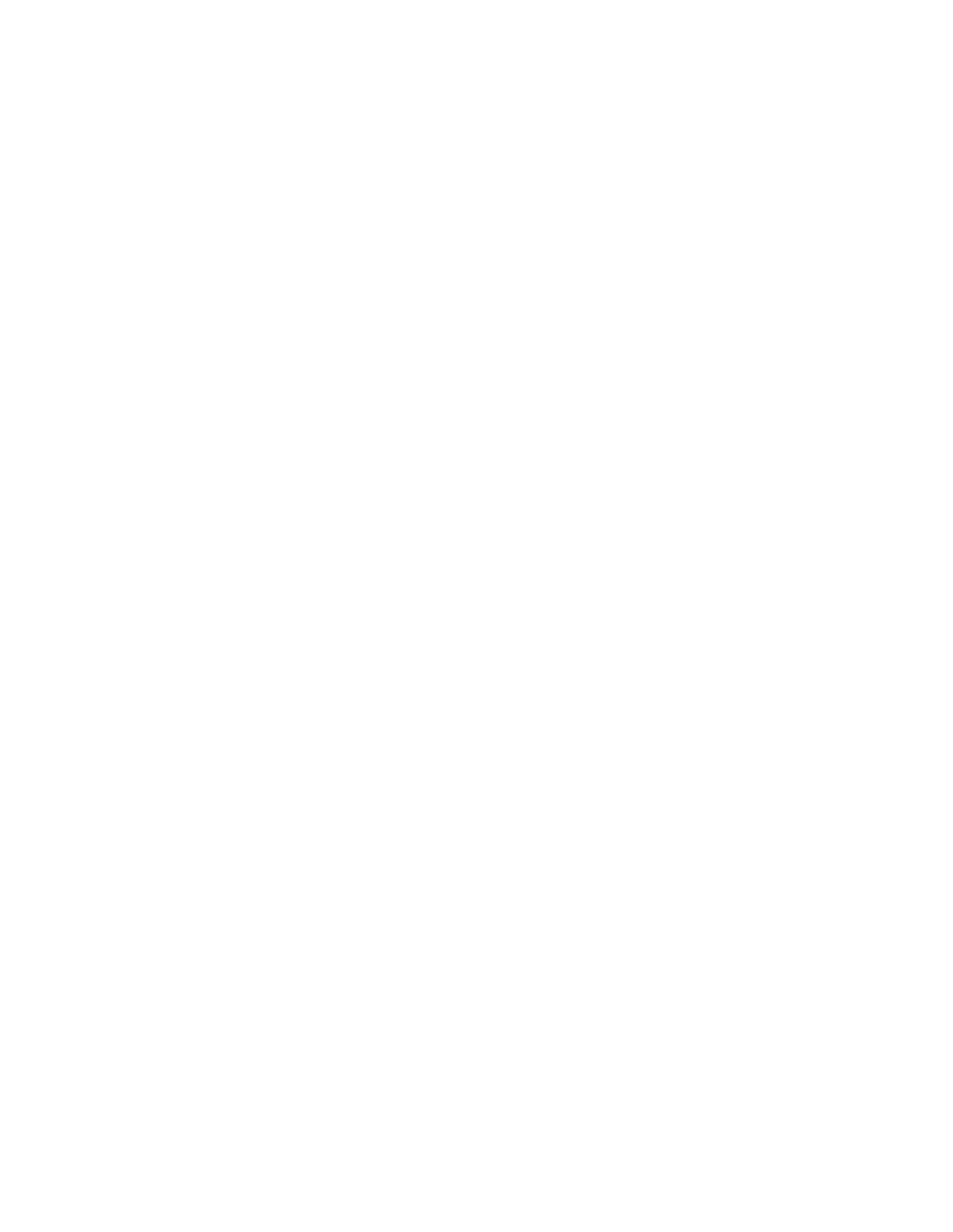#### **LEHMAN, Justice.**

[¶1] This is an appeal from a judgment of the district court ruling, in part, that appellee J. Hollon Enterprises, L.L.C. (JHE) had provided the required notice of default to appellant Francis B. Ahearn (Ahearn) concerning a sales contract entered into between those parties; that Ahearn failed to cure his default under such contract; and that JHE was entitled to take possession of the involved premises, including the lot, mobile home, and personal property at issue. We affirm and assess sanctions on appeal.

#### *ISSUES*

[¶2] Ahearn sets forth the following issues on appeal:

I. Does a Purchaser under a Contract for Deed have to pay the amount shown on a Notice of Default if the amount shown on the Notice of Default does not conform to the terms of the Contract for Deed?

II. Does a Seller under a Contract for Deed have the right to retake possession and control of the premises by force and change the locks of the personal residence of the Buyer without first filing an action in court to do so when the Contract calls for such an action to be filed in the event of an alleged default?

JHE phrases the issues on appeal as:

I. The District Court did not err in finding that Defendant J. Hollon Enterprises, LLC, provided proper notice of default.

II. The District Court did not err in finding that Plaintiff Ahearn had no right to the premises once Plaintiff Ahearn failed to timely cure the default and that Plaintiff wrongfully kept Defendant J. Hollon Enterprises, LLC, out of possession of the same; as well as finding that Defendant J. Hollon Enterprises, LLC, had the right to change the locks.

### *FACTS*

[¶3] On September 26, 1998, Ahearn and JHE entered into a Contract For Deed and Title ("Contract") concerning a lot, mobile home, and personal property. Under the Contract, Ahearn was to pay JHE the amount of \$24,000.00 which included a \$250.00 earnest money deposit and a \$250.00 amount at closing. The remaining \$23,500.00 was then to be paid by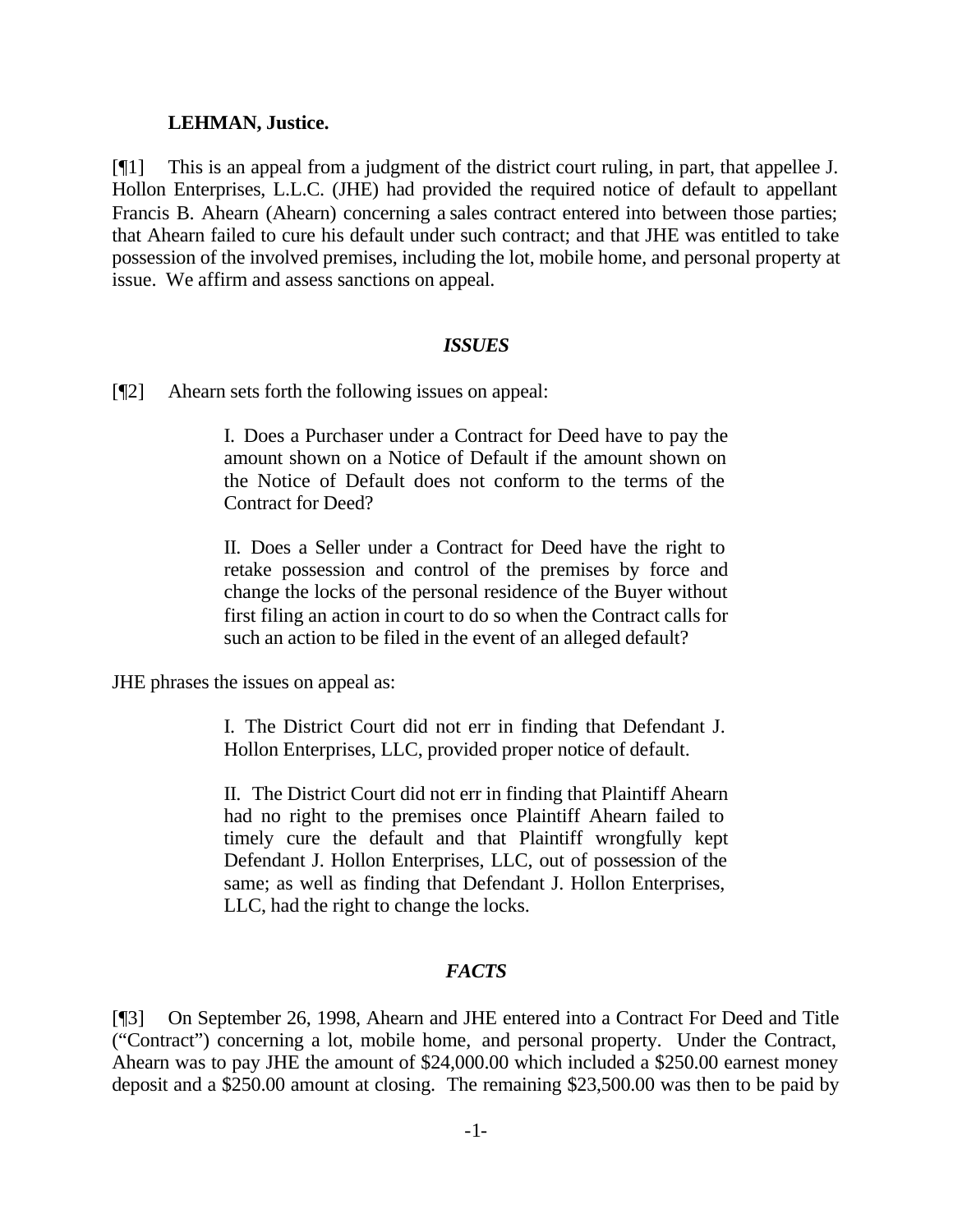Ahearn to JHE, plus interest at the rate of ten percent per annum, in 180 equal monthly installments of \$252.64 beginning on November 10, 1998, and continuing on the  $10<sup>th</sup>$  day of each month thereafter until paid in full. Also attached to the Contract was an Amortization Schedule. As a part of this arrangement, Ahearn and JHE established an escrow account at Converse County Bank (escrow agent).

[¶4] The escrow agent was to hold a copy of the Contract, a Warranty Deed from JHE to Ahearn, a Quit Claim Deed from Ahearn to JHE, and a Certificate of Title to the mobile home. Under the Contract and Escrow Instructions given to the escrow agent, the escrow agent was to deliver all escrow items to Ahearn upon full and complete payment and performance by Ahearn under the Contract. Conversely, the escrow agent, at the option of JHE, was to deliver all escrow items to JHE in the event that Ahearn continued for more than thirty days to remain in default under the Contract after written notice had been given to him.

[¶5] Ahearn made only two payments. The first payment was in the amount of \$255.00 and was credited as of November 10, 1998, with the second payment being made in the amount of \$280.00, credited as of December 21, 1998. These two payments plus the \$250.00 earnest money deposit and \$250.00 at closing were the only payments made by Ahearn. Since Ahearn did not make the November 1998 payment in the correct amount and Ahearn was late making the December 1998 payment, JHE advised the escrow agent that it would no longer be able to rely on the Amortization Schedule attached to the Contract. Instead, JHE would accept simple interest at ten percent per annum to be figured based upon the actual amount of the payments and the dates those were received.

[¶6] On July 26, 2000, JHE sent Ahearn a Notice of Default via certified mail, return receipt requested, since Ahearn was then in arrears under the Contract. The Notice of Default indicated, in part, that if Ahearn failed to pay \$4,770.44 through the escrow agent within thirty days of the date on the Notice of Default, he would be required to immediately vacate the premise and return possession of the premises to JHE. Ahearn acknowledged receipt of the Notice of Default on August 8, 2000. A copy of the Notice of Default, along with a letter, was also sent to the escrow agent on this date by JHE. In addition, on August 8, 2000, JHE sent Ahearn a letter which enclosed a copy of the Notice of Default via regular mail. This letter explained that the effectiveness of the Notice of Default was not dependent upon Ahearn's acknowledging his receipt of the Notice of Default or upon Ahearn's actual receipt of the Notice of Default. Rather, under the Contract, the Notice of Default was effective as of the date that it was mailed.

[¶7] Ahearn failed to cure his default under the Contract or make any additional payments to the escrow agent or otherwise. On August 29, 2000, JHE delivered a Seller's Written Instruction to the escrow agent. This Seller's Written Instruction notified the escrow agent that pursuant to the Contract and Notice of Default, Ahearn had remained in default under the Contract for more than 30 days after written notice of such had been sent by mail to Ahearn. Therefore, the escrow agent was instructed to deliver all escrowed items to JHE. A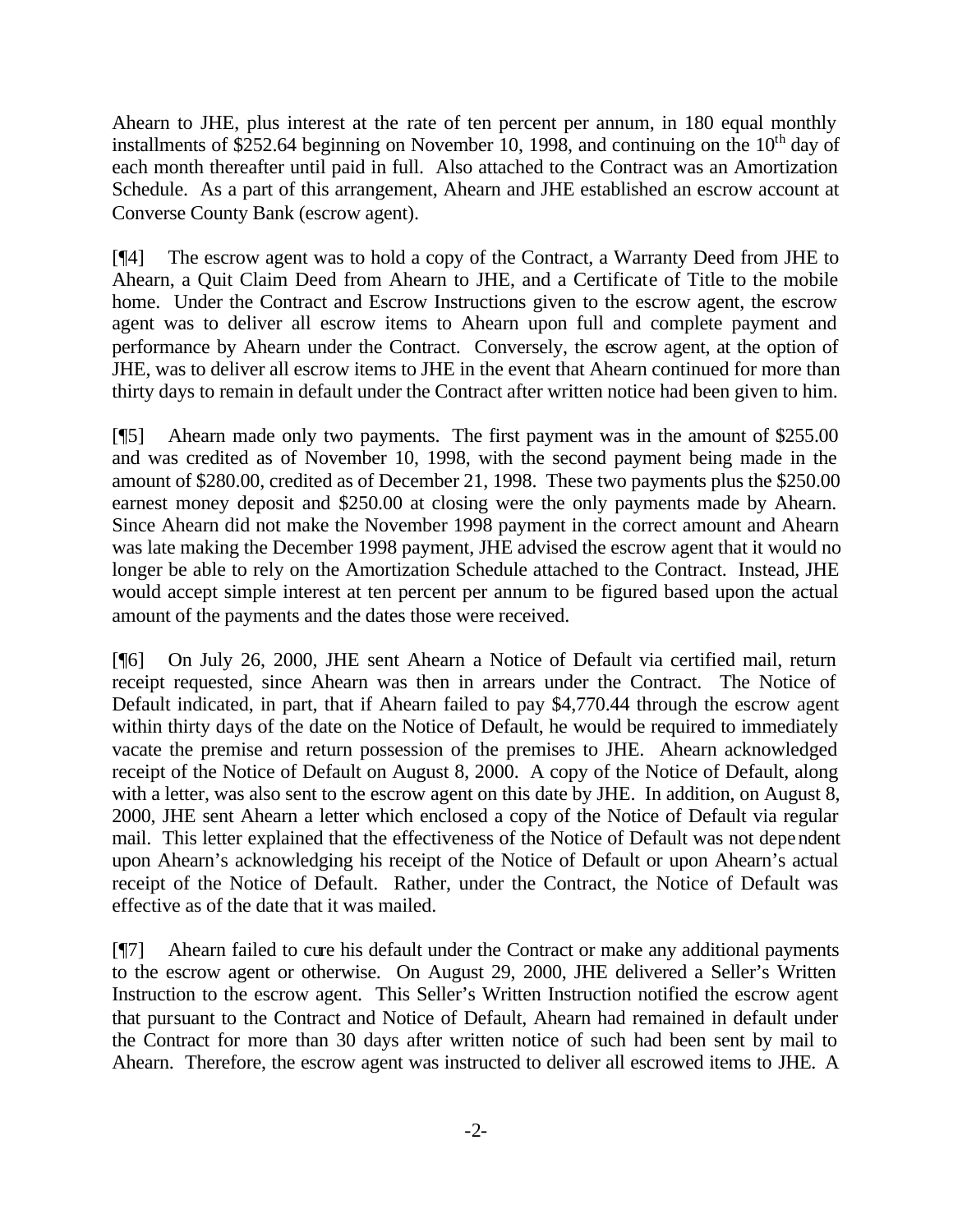copy of this instruction was also sent to Ahearn by JHE. On this date, the escrow agent delivered the escrowed items to JHE as demanded.

[¶8] On August 30, 2000, JHE recorded the Quit Claim Deed from Ahearn to JHE with the county recorder's office. On August 31, 2000, JHE sent two letters to Ahearn. These letters were identical except one indicated it was being sent certified mail, "return receipt requested," while the other was sent via regular post. These letters advised Ahearn that he had failed to timely cure his default under the Contract; that the Seller's Written Instruction had been delivered to the escrow agent; and that the escrow agent had delivered the escrowed items to JHE. These letters also advised that JHE retained title and ownership of the subject property; that the Quit Claim Deed from Ahearn to JHE had been recorded; and that Ahearn's contractual interest in the involved property had been cancelled and terminated. Finally, these letters notified Ahearn that if he had not already vacated the premises, he was required to do so immediately. $<sup>1</sup>$ </sup>

[¶9] On September 30, 2000, Jane Hollon on behalf of JHE, went to the premises with the intent of cleaning it, changing the locks on the mobile home, and marketing it for sale. Ms. Hollon believed at that time that Ahearn had vacated the property as required. When Ms. Hollon arrived, she noticed that Ahearn's personal belongings still remained within the mobile home, thus she did not enter the mobile home. Ms. Hollon had a locksmith change the locks on the mobile home and left a handwritten note on the door which advised Ahearn that she had changed the locks and that if he needed to get his personal belongings, he should contact JHE's realtor. Ms. Hollon then left the premises but ensured that the doors to the mobile home were locked.

[¶10] Later that day, the realtor for JHE spoke to Ahearn at the mobile home. Ms. Hollon then returned to the trailer and spoke with Ahearn. During this conversation, it was agreed between Ahearn and JHE that Ahearn would vacate the premises by October 7, 2000. On October 2, 2000, JHE sent Ahearn two letters, one via certified mail return receipt requested and the other via regular mail, which restated the October 7, 2000 deadline. Ahearn acknowledged receipt of the certified letter sent to him on October 3, 2000.

[¶11] On October 3, 2000, Ahearn's adult daughter, who resided within the premises with Ahearn, contacted JHE by telephone and requested that the vacate deadline be extended. On October 4, 2000, JHE agreed to extend the deadline until October 29, 2000, and that Ahearn would pay to JHE the amount of \$250.00 for rent for the three-week extension period. On this same date, JHE mailed Ahearn and his daughter letters confirming this arrangement.

[¶12] Further, on October 4, 2000, Ahearn telephoned James D. Hollon on behalf of JHE. Ahearn advised Mr. Hollon that he wanted to get together. Mr. Hollon asked what Ahearn wanted to discuss, and Ahearn replied that he would send Mr. Hollon a letter. Shortly,

l

<sup>1</sup> The August 31, 2000 letter sent to Ahearn via certified mail, return receipt requested, was returned to JHE marked "unclaimed."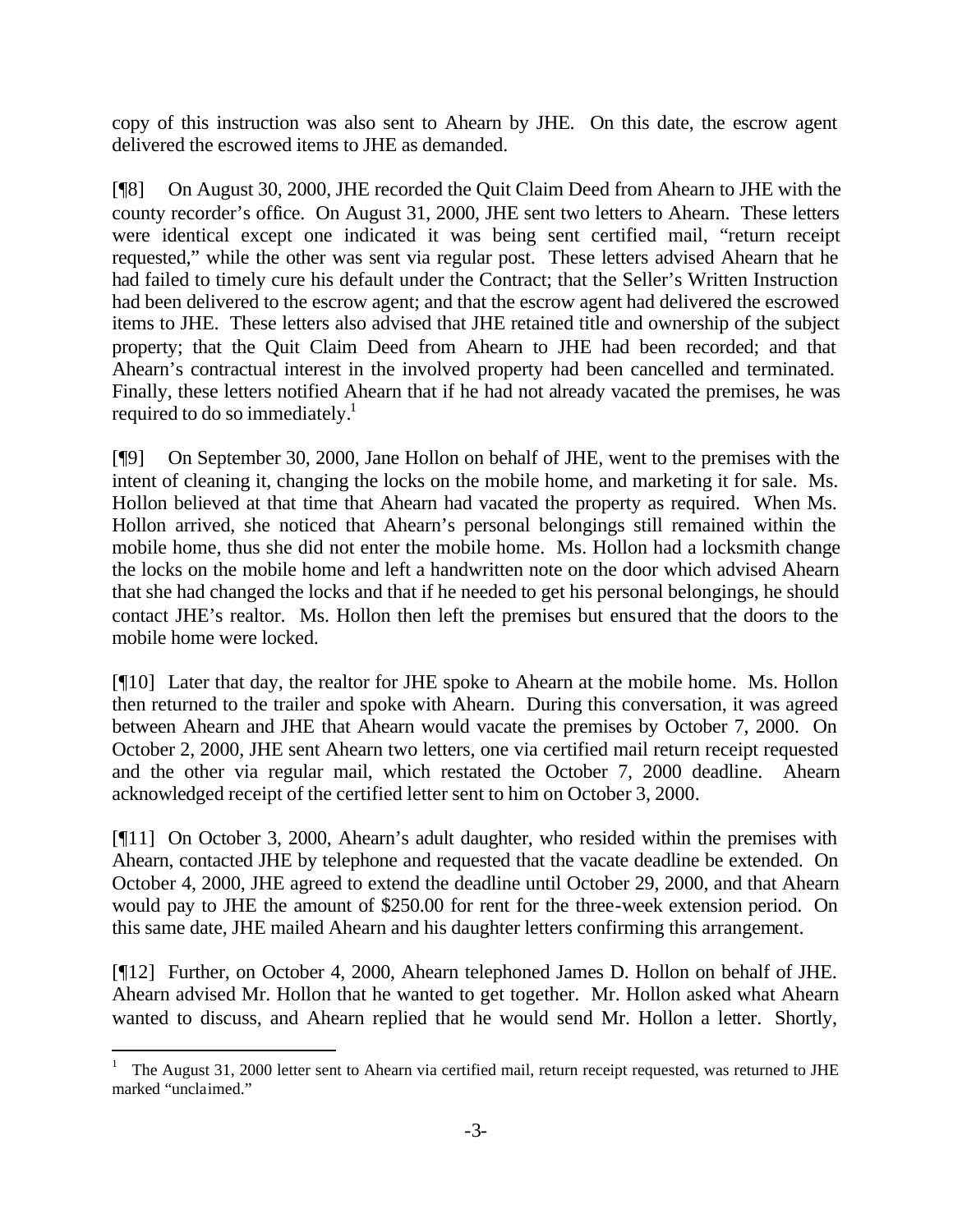thereafter, JHE received a letter from Ahearn dated October 4, 2000. This letter acknowledged that the \$250.00 being sent was to be used as rent until the end of October and would not be applied to amounts owed under the Contract. Soon after this letter was received by JHE, Mr. Hollon, on behalf of JHE, and Ahearn spoke again via telephone. Ahearn inquired if they could get to together and renegotiate. Mr. Hollon declined, indicating that he was not interested in renegotiating and that JHE would stick to those terms that had been previously agreed upon.

[¶13] Ahearn did not vacate the premises by October 29, 2000; instead, he filed his complaint in this action on October 25, 2000. On November 21, 2000, JHE filed its answer to Ahearn's complaint and a counterclaim seeking possession of the premises, to eject Ahearn from the property, and damages. On December 29, 2000, JHE filed a second answer to the complaint of Ahearn and refiled its counterclaim.

[¶14] After a trial was held, the district court entered a judgment which, in part, ruled that JHE had provided the required Notice of Default to Ahearn under the Contract; that Ahearn failed to cure his default under the Contract; and that JHE was entitled to take possession of the subject property. This appeal followed. $2^2$ 

## *STANDARD OF REVIEW*

[¶15] After trial, the district court issued specific findings of fact and conclusions of law. In its recently published case of *Hutchings v. Krachun*, 2002 WY 98, ¶10, 49 P.3d 176, ¶10 (Wyo. 2002), this court reiterated our standard of review:

> The purpose of specific findings of fact is to inform the appellate court of the underlying facts supporting the trial court's conclusions of law and disposition of the issues. *Hopper v. All Pet Animal Clinic, Inc.*, 861 P.2d 531, 538 (Wyo. 1993). While the findings of fact made by a trial court are presumptively correct, we examine all of the properly admissible evidence in the record. Because this court does not weigh the evidence de novo, findings may not be set aside because we would have reached a different result. Rather, the appellant has the burden of persuading the appellate court that the finding is erroneous. *Id. See also Maycock v. Maycock*, 2001 WY 103, ¶11; 33 P.3d 1114, ¶11 (Wyo. 2001). Findings of fact are not set aside unless inconsistent with the evidence, clearly erroneous, or contrary to the great weight of the evidence. The definitive test of when a finding of fact is clearly erroneous is when, although there is evidence to support it, the

l

 $2^2$  Apparently Ahearn has remained on the premises since October 29, 2000, until this day.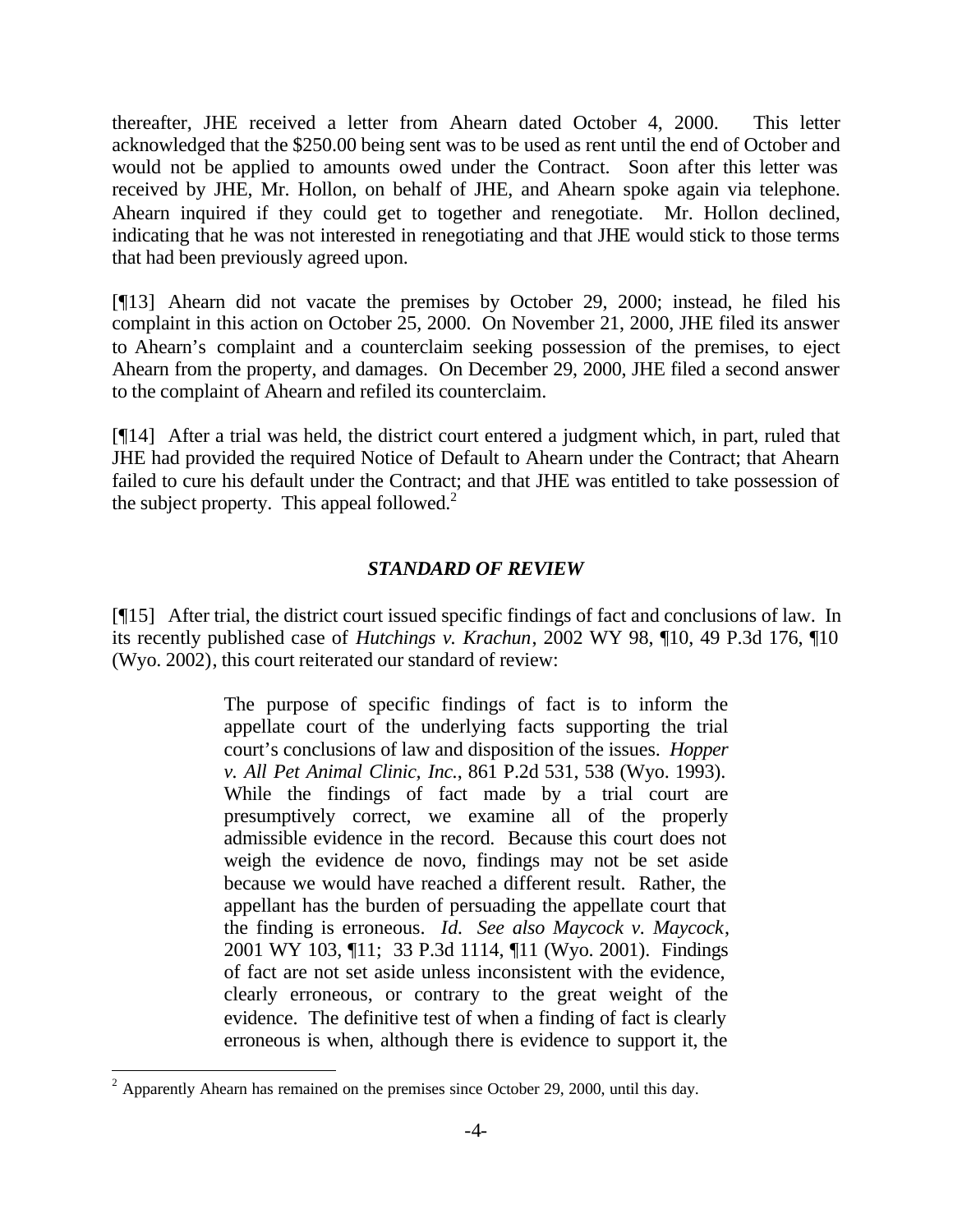reviewing court on the entire evidence is left with the definite and firm conviction that a mistake has been committed. A determination that a finding is against the great weight of the evidence means that a finding will be set aside even if supported by substantial evidence. *Id. See also Mathis v. Wendling*, 962 P.2d 160, 163 (Wyo. 1998). Conclusions of law made by the trial court are not binding on this court and are reviewed de novo. *Maycock*, ¶12.

#### *DISCUSSION*

#### *Sufficiency of the Notice of Default*

[¶16] In his first issue on appeal, Ahearn asserts that because the amount of the default specified in the Notice of Default was incorrectly stated too high, the Notice of Default did not conform to the Contract and it was, therefore, void and of no effect. Specifically, Ahearn erroneously contends that there could be no operative default until he received proper notice of his default pursuant to the Contract.

[¶17] In this instance, it is appropriate to apply that reasoning used in the case of *Kost v. First Nat'l Bank of Greybull*, 684 P.2d 819, 823 (Wyo. 1984) wherein we stated:

> We agree with appellant that failure to make payments, while constituting grounds for forfeiture of a conditional sales contract, does not operate to terminate the contract absent appropriate notice to the nonperforming party. *Angus Hunt Ranch, Inc. v. Bowen*, Wyo., 571 P.2d 974, 978 (1977); *Younglove v. Graham & Hill,* Wyo., 526 P.2d 689 (1974). We cannot agree, however, that the letters from Stahl and her attorney, invoking the default clause and requesting payments, failed to satisfy the notice requirements under the contract in this case.

Like in *Kost*, Ahearn's failure to make payments, while constituting grounds for forfeiture of the Contract, did not operate to terminate the Contract absent appropriate notice to Ahearn. Similarly as in *Kost*, we also hold that the Notice of Default sent by JHE to Ahearn invoking the default clause and requesting payment satisfied the notice requirements under the Contract.

[¶18] As set forth in *Kost*, at 823 (citing *Amoco Prod. Co. v. Stauffer Chemical Co.*, 612 P.2d 463, 465 (Wyo. 1980) and cases cited therein) our appellate obligation in cases of this sort is to interpret and construe the contract as a matter of law in order to shed light on the intention and understanding of the parties. Intention is determined from the words of the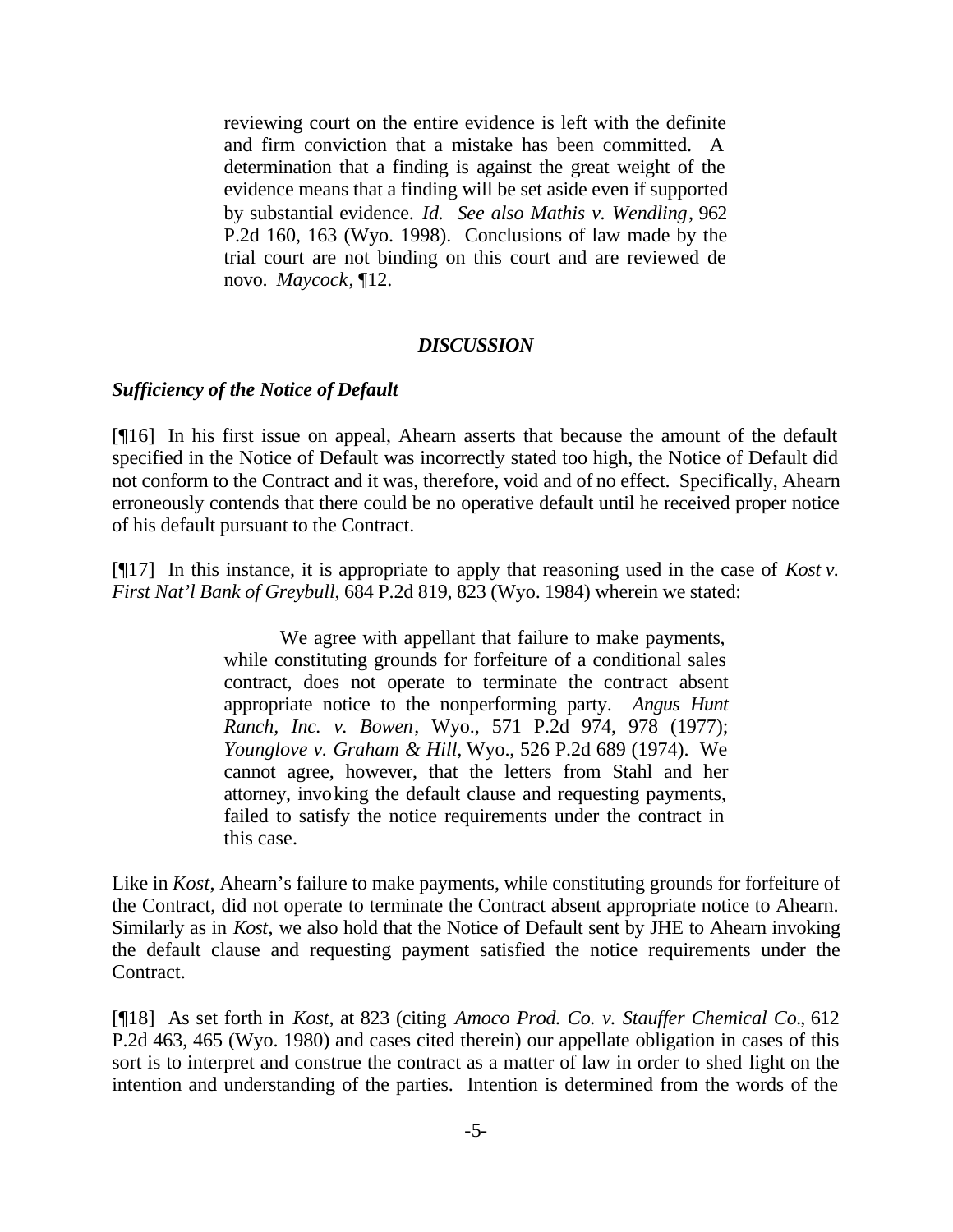contract if the language is clear and unambiguous, considering the contract as a whole, and taking into account the relationships between the various parts. In this instance, as was the case in *Kost*, the default provision in the Contract contemplates Ahearn's breach of any term of the Contract, including payment of money. The purpose of the notice requirement with respect to default was to put Ahearn on notice that the default clause was being invoked by JHE, why such action was being taken, and how Ahearn might remedy the problem within the time allotted. *See also Angus Hunt Ranch, Inc. v. REB, Inc.*, 577 P.2d 645, 650 (Wyo. 1978).

[¶19] The Contract provided, in applicable part:

27. NOTICES/ADDRESSES. Any and all notices or other communications required or permitted by this Contract or by law to be served on or given to either party hereto shall be in writing and shall be deemed actual notice and duly served, given, and received when and as of the date deposited in the United States mail, postage prepaid, certified, return receipt requested, addressed to the respective party in accordance with the addresses listed as follows:

| Buyer:  | Mr. Francis B. Ahearn<br>[Address]         |
|---------|--------------------------------------------|
| Seller: | J. Hollon Enterprises, L.L.C.<br>[Address] |

. . .

28. RIGHTS UPON DEFAULT. In the event of a default by Buyer, Seller shall notify Buyer in writing of such a default and Buyer shall have 30 (Thirty) days after such Notice of Default to cure the default. Seller shall also send a copy of said notice to the Escrow Agent by U.S. mail, certified, return receipt requested. Should Buyer fail to timely cure such a default in the performance of this Contract, Buyer shall immediately and peaceably vacate the premises and return possession of the real property, mobile home, and personal property to Seller in good, sound, and acceptable condition, repair and order; in addition, both Buyer and Seller agree that it would be impractical or extremely difficult to determine the actual damages suffered by Seller because of such default, that the amounts paid by Buyer to Seller on execution and acceptance of this Contract and at closing plus any amounts paid monthly as specified above constitute a reasonable estimate of such damages, that Seller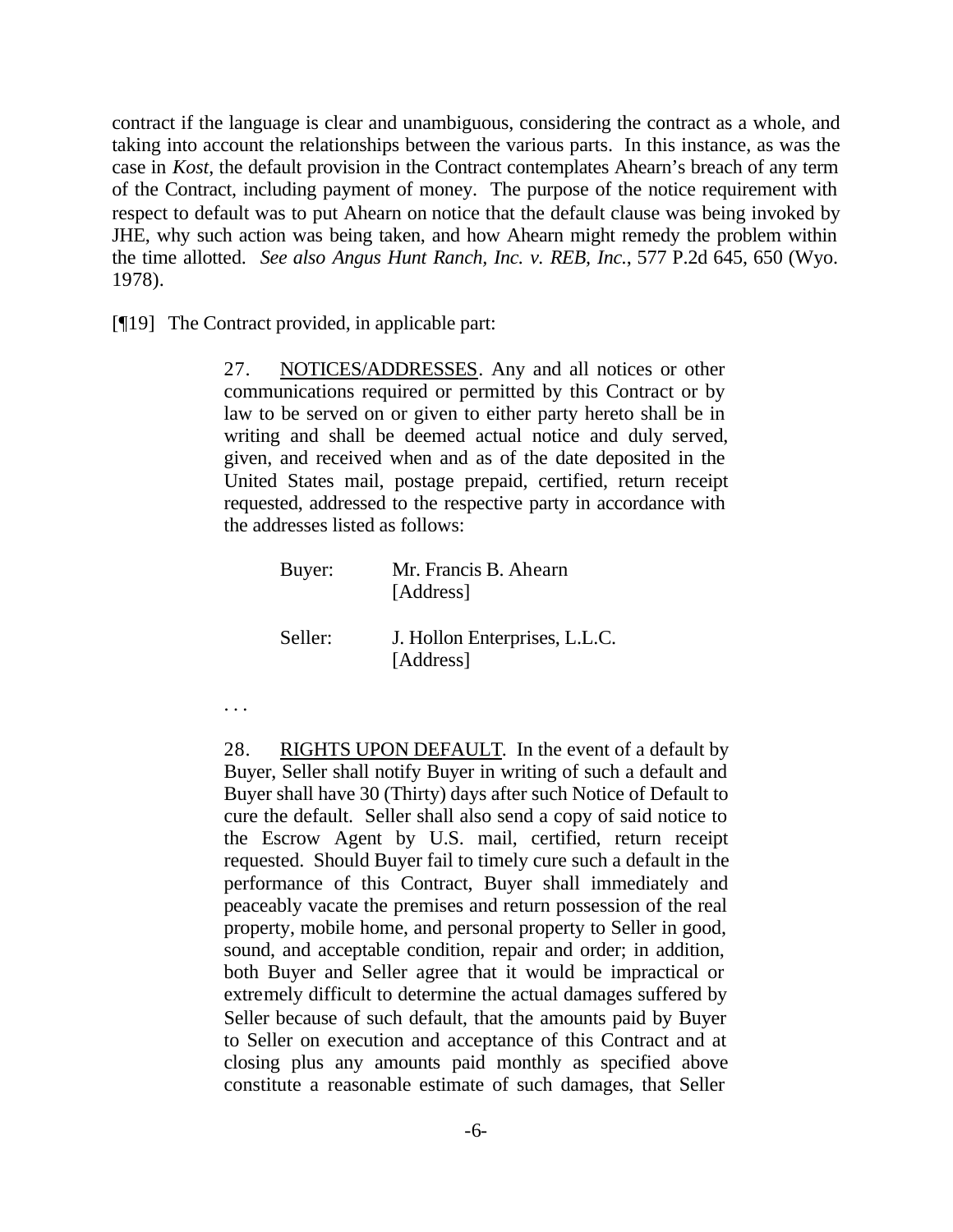may retain such amounts as rents and liquidated damages in the event of such a default, that Seller may retake possession of the premises pursuant to Wyoming law for Forcible Entry and Detainer or otherwise, that Seller shall retain title and ownership of the real property, mobile home, and personal property, that Seller shall have any other rights accorded by Wyoming law, and that this Contract shall be cancelled and terminated. . . .

This language used within the Contract is absolutely clear and unambiguous.

[¶20] The Notice of Default informed Ahearn of the nature of his default, namely that he was delinquent in his monthly payments. The Notice of Default also informed him of the amount that Ahearn had to pay to cure the default and the applicable timeframe. Since Ahearn knew the amount of each monthly installment, he cannot reasonably maintain that the Notice of Default failed to inform him of the extent of his default. In addition, a subsequent letter sent on behalf of JHE reaffirmed the nature of Ahearn's default and indicated that he could avoid cancellation and termination of the Contract by making payment within thirty days from the date in which the Notice of Default had been mailed.

[¶21] Nonetheless, Ahearn complains that the amount of \$4,770.44 indicated as his required payment to cure within the Notice of Default is too high and, therefore, the Notice of Default was ineffective. In support of this argument, Ahearn makes numerous sundry calculations within his brief filed with this court and asserts that the \$4,770.44 amount under each of these proffered calculations was inappropriately inflated. However, a simple review of Ahearn's posed calculations makes it patently clear that they are all incorrect. Namely, each of Ahearn's professed calculations fail to take into account both the amount of principal and interest owed by him to JHE under the Contract and property taxes paid by JHE although payment of such taxes was the obligation of Ahearn under the Contract. The correct calculation of the amount to cure totaled an amount higher than the \$4,770.44 demanded by JHE to be paid by Ahearn. Obviously, JHE had every right to accept an amount less than that owed by Ahearn under the Contract. Had Ahearn timely paid the amount of \$4,770.44 as stated in the Notice of Default, the default would have been required to be deemed cured.

[¶22] Simply put, the Notice of Default and subsequent letter sent by JHE to Ahearn notified Ahearn of the manner in which he had breached the Contract and of the performance necessary to cure his default. Such notice fully satisfied the express provisions set forth in the Contract and served to trigger the remedies under the default clause afforded to JHE. Therefore, we hold that the district court did not err in finding that the Notice of Default was sufficient under the terms enunciated within the Contract; that Ahearn was unquestionably in default; and that he failed to cure the default in a timely fashion causing the cancellation and termination of the Contract under its express terms.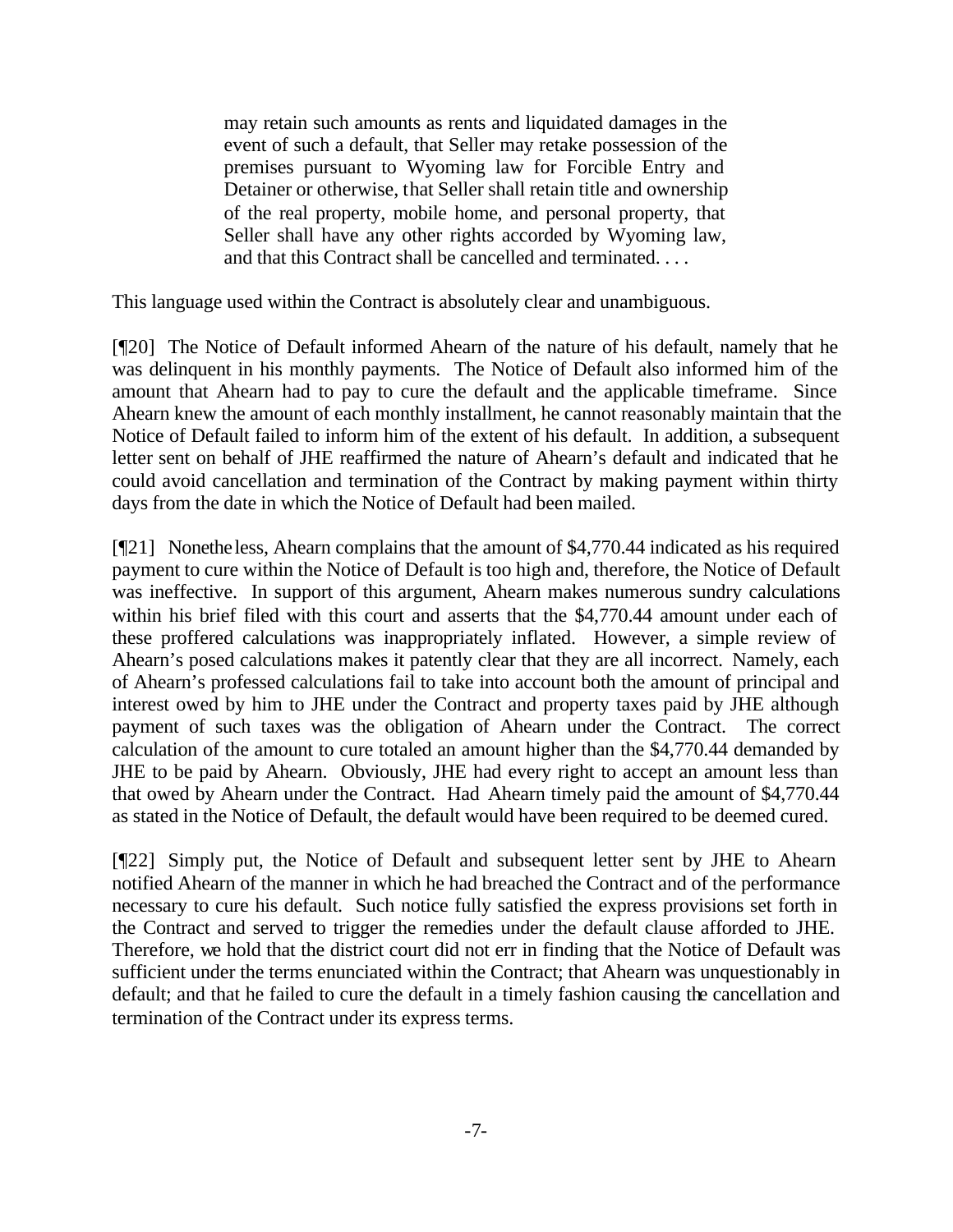## *Obtaining Possession of the Premises*

[¶23] In his last issue on appeal, Ahearn asserts that JHE improperly took possession of the premises by changing the locks on the mobile home. According to Ahearn, JHE was required to bring a Forcible Entry and Detainer action or similar court approved procedural action to appropriately take possession of the property. This argument also lacks merit.

[¶24] As set forth above, paragraph 28 of the Contract plainly and clearly provides that upon Ahearn's failure to cure his default under the Contract, the Contract would be cancelled and terminated. Upon cancellation and termination of the Contract, Ahearn was mandated to "immediately and peaceably vacate the premises and return possession of the real property, mobile home, and personal property" to JHE "in good, sound, and acceptable condition, repair and order." The Contract at paragraph 28 further states that upon cancellation and termination of the Contract, JHE "may retake possession of the premises pursuant to Wyoming law for Forcible Entry and Detainer or *otherwise*" and that JHE "shall have any other rights accorded by Wyoming law" (emphasis added). Finally, the Contract provides that JHE "shall retain title and ownership of the real property, mobile home, and personal property" upon cancellation and termination of the Contract.

[¶25] The language of the Contract could not be any more unambiguous. Upon Ahearn's failure to cure his default under the Contract, the Contract was cancelled and terminated by its explicit terms. Ahearn then had an affirmative duty to return possession of the property to JHE but failed to do so even in the face of numerous requests by JHE that Ahearn take this action. In addition, as soon as the Contract was cancelled and terminated, JHE immediately retained title and ownership to the subject property. Moreover, upon the cancellation and termination of the Contract, while JHE had an ability to instigate a Forcible Entry and Detainer action or other procedural action in a court of law, the Contract indicated that was not JHE's only right. JHE had the right to take any other action in an attempt to take possession of the property as it so chose. This included the right to change the locks on the mobile home and giving Ahearn notice that if he wanted to obtain his personal effects, he should contact JHE's realtor.

[¶26] Finally, Ahearn argues that allowing JHE to change the locks on the mobile home in an attempt to take possession of the property violates his constitutionally protected right to be secure in his person, possessions, and property and did not afford him due process. Ahearn voluntarily entered into the Contract with JHE and, by doing so, must be accountable for understanding and abiding by the terms provided within that Contract. Here, Ahearn clearly voluntarily contracted to abide by the terms of the Contract thereby waiving any asserted constitutional protections afforded him, whether real or imagined, as asserted by Ahearn. Again, we find no merit in this aspect of Ahearn's argument.

[¶27] As stated previously, this Contract provided that upon cancellation and termination of the Contract, Ahearn had an affirmative duty to return possession of the property to JHE, and JHE had the right to take possession of the property by Forcible Entry and Detainer, other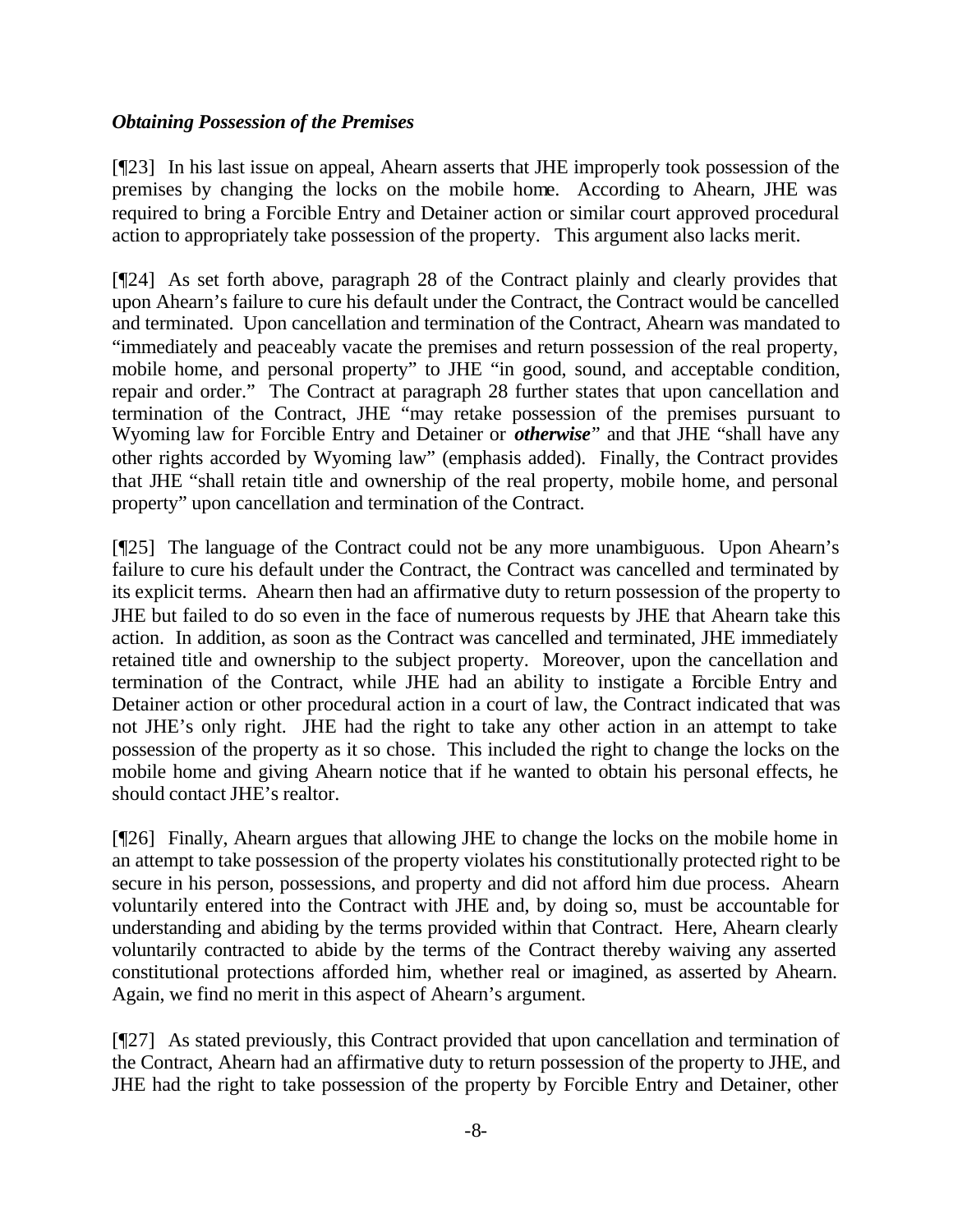legal procedural action in the courts, or otherwise. Indeed, it is further recognized by this court that JHE ultimately took legal action with the court system to effectuate its obtaining possession of the involved property by filing its counterclaim in this case.

## *Accruing Rent*

[¶28] In its brief, JHE requests that this court require Ahearn to pay rent for the period of time he has apparently remained in possession of the premises since May 1, 2000, at the rate of \$250.00 per month. A similar prayer for relief is contained within the counterclaim and refiled counterclaim of JHE filed in this action. This court, however, is not in the position to act as a fact finder and, therefore, may not take the action requested by JHE. Notwithstanding, JHE may have appropriate remedy before the district court under its counterclaims or otherwise in order to effectuate the collection of those damages incurred by JHE as a result of Ahearn's remaining in possession of the premises since May 1, 2000.

## *Imposition of Sanctions*

[¶29] This court has previously well established that while we are generally reluctant to impose sanctions, we will make such an award in those rare circumstances where an appellate brief lacks cogent argument, is devoid of pertinent authority to support the claims of error, and/or fails to make adequate references to the record. *Gray v. Stratton Real Estate*, 2001 WY 125, ¶11, 36 P.3d 1127, ¶11 (Wyo. 2001) (citing *Small v. Convenience Plus Partners, Ltd.*, 6 P.3d 1254, 1256 (Wyo. 2000)). This is such a rare circumstance. Moreover, while we may make allowances for pro se litigants, they are not excused from the requirement that their brief be supported by cogent argument and citations to pertinent authority. *Stone v. Stone*, 7 P.3d 887, 891 (Wyo. 2000).

[¶30] In this case, upon our review of those issues raised by Ahearn and the absolute lack of cogent argument and recitation of any pertinent authority in support of such issues, we have taken long pause to consider whether such sanctions should be properly imposed against Ahearn. Further, we note that we have granted Ahearn considerable leeway in reviewing his brief and addressing those issues presented therein. Simply stated, there is no basis in law, equity or public policy for Ahearn to defeat the contractual obligations into which he freely entered with JHE. Ahearn's arguments against non-enforcement of the Contract as adjudicated by the district court are not supported by pertinent authority and are completely lacking in merit. We, therefore, certify that there is no reasonable basis for this appeal and that sanctions are appropriate. W.R.A.P. 10.05.

[¶31] JHE is directed to submit a statement of costs and attorney fees associated with responding to this appeal. W.R.A.P. 10.06. Upon review, we will award an appropriate amount in the form of sanctions.